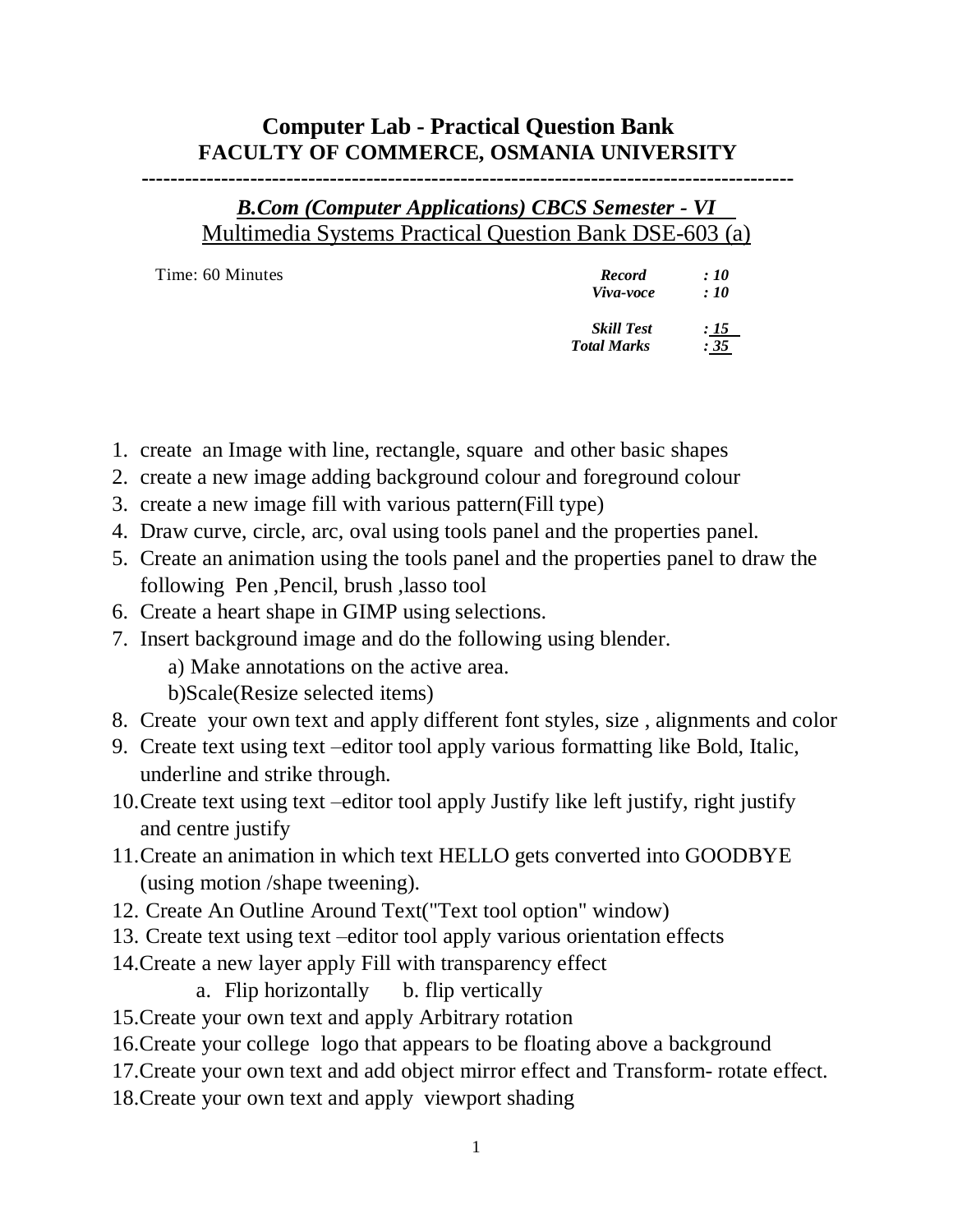- 19.Insert an Image in GIMP and perform the following
	- a. Adjust colour curves
	- b. Perform Invert, Linear Invert, and value Invert
- 20.Insert an image and do the following using blender.
	- a) Rotate it in different directions.
	- b) Make annotations on the active area.
	- c) Scale (Resize selected items)
- 21.Apply snake hook, rotate, cloth effects by using sculpting and display it in different viewpoints.
- 22. Merge An Image From A File To The Current Image In Gimp(Use "File- >Open As Layers)
- 23.Draw box and apply different colors.
- 24.Apply different filter effects to the image
	- a. Blur
	- b. Distorts
	- c. Artistic with cartoon and photocopy
- 25.Insert an image and perform the following
	- a. Smudge the image
	- b. Dodge/burn the image
- 26.Insert an image and perform the following using Transform Tool
	- a. Distort the image using Wrap Transform
	- b. Flip the image
	- c. Create a 3-D Image
	- d. Use Perspective Transform
	- e. Use Shear Transform
- 27. create 2D animation to depict moving object from left to right
- 28.Insert an image and apply Decor filter
- 29. Insert an image and apply Map-illusion filter
- 30.Take two files in one folder with different MB and Show ZIP and UNZIP compression of files with steps.
- 31.Create an animation using blend animation effect
- 32.create a webpage with sample video using video tag
- 33.Remove A Window Border In Gimp image (crop tool)
- 34.Create an animation having an image having fade-in fade-out effect
- 35.Create an animation –Pseudo-colour Overlays
- 36.Create your college LOGO and save it with different file extension like BMP,JPEG,GIF,TIFF and PNG
- 37.Write about covid safety in measures by selecting animation menu showing